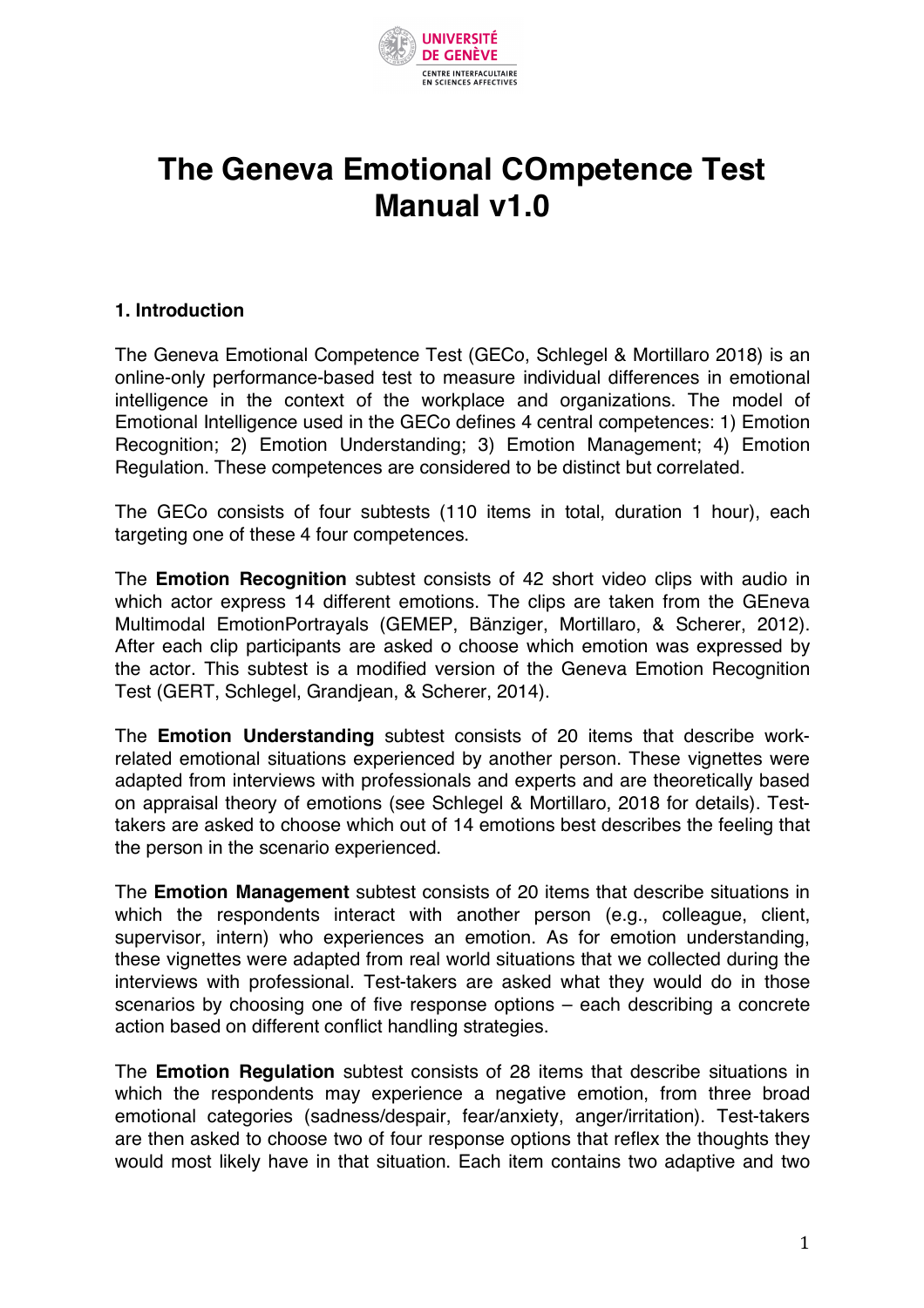

maladaptive emotion regulation strategies embedded in its response options. Participants receive one point for each adaptive strategy they chose.

In its current form the GECo always starts with the emotion recognition test (for technical reasons) followed by the other three text-only subtests presented in randomized order.

Participants can interrupt the GECo at any point and resume it from the last page/item they visited (unless they delete the cache memory of their browser between the sessions). Data are recorded on an item-by-item basis.

## **2. How to obtain access to the GECo**

The GECo is freely accessible for academic research purposes only; any commercial, professional or personal use is forbidden.

In order to obtain access to the GECo, interested researchers should fill in, sign, and submit via email (to: **eri-cisa@unige.ch**) the "Agreement on the use of the *Geneva Emotional Competence Test*" that you can download from our website at https://www.unige.ch/cisa/emotional-competence/home/research-tools/geco/) **AND** a description of the project in which they intend to use the GECo (between ½ and 1 page).

The following conditions apply:

- The study involving the GECo must be run or supervised by a person with a stable academic appointment. Every person running the GECo must be listed in the signed *Agreement on the use of the Geneva Emotional Competence Test*.
- The GECo will be used only in the context of the study submitted to the Swiss Center Affective Sciences along with the signed agreement.
- No copies or any part of it will be made available to other researchers not listed in the agreement or distributed. It will not be displayed or made accessible in any form in a public space
- The researchers using the GECo have the responsibility to ensure that the study complies with all applicable data protection legislation and to obtain ethical approval from the appropriate institutional review board.

When signing the agreement, the researcher should indicate in which language she/he wants the test (currently it is available in English, French, and German). Due to technical limitations only one language can be chosen and cannot be changed by the participant.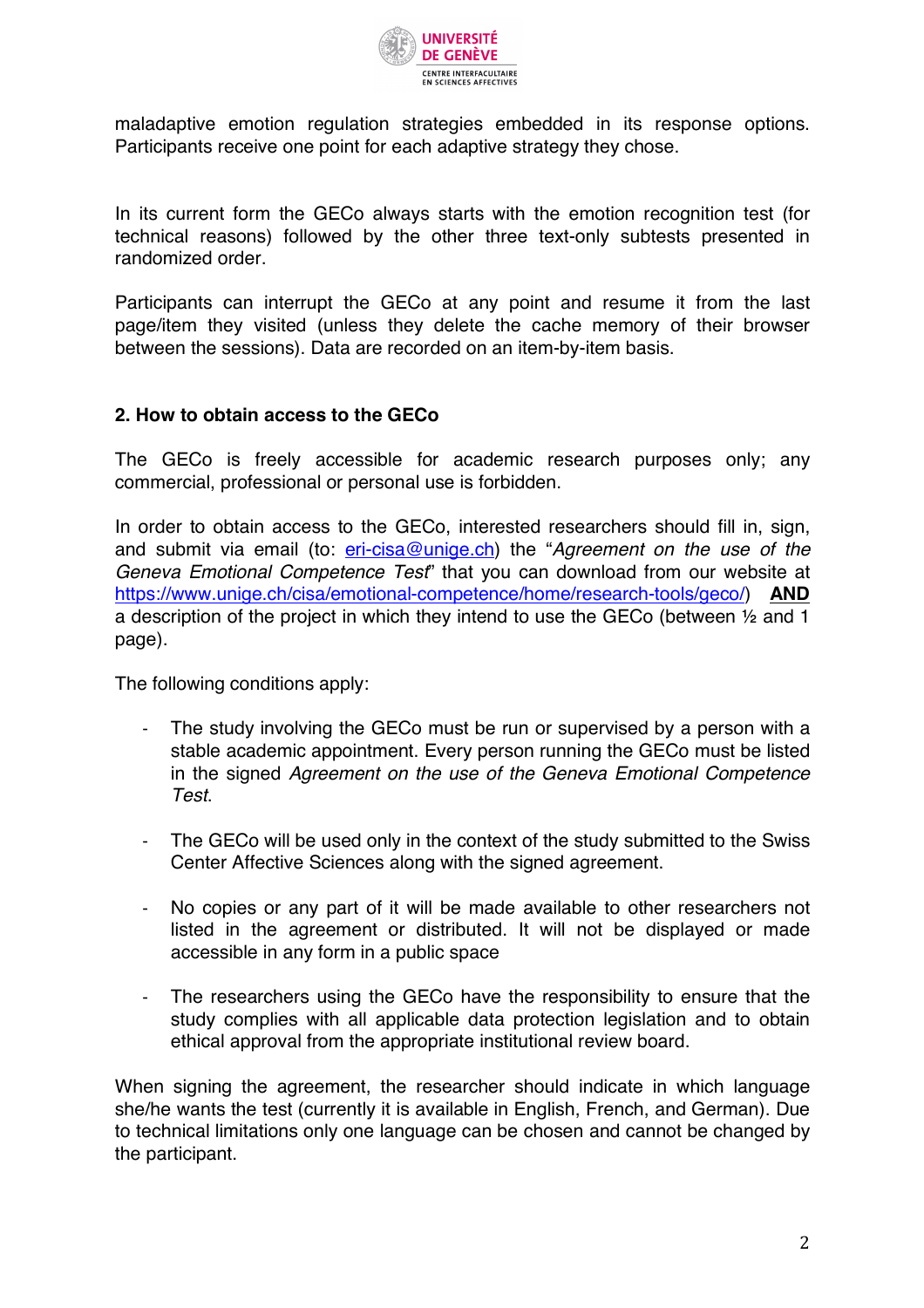

# **3. How to use the GECo**

If all conditions specified in the user agreement are met and the request approved, the GECo will be shared via Qualtrics (Qualtrics is a registered trademark of Qualtrics, Provo, UT). Please, note that researchers must have a Qualtrics account and should provide the email address that is linked to the Qualtrics account.

The GECo will be shared with her/his Qualtrics account. The researcher will have the rights to distribute the survey to her/his participants and access the data collected at any time. Please note that it will not be possible to make any modifications to the test. In case the survey does not appear in the account, please try allowing pop-up windows.

| fpse.eu.qualtrics.com ≙ |
|-------------------------|
|                         |



When the GECo survey appears in your Qualtrics account, create a link to the survey by clicking on "Actions" → "Distribute Survey" → Anonymous link. You can send this link to participants or use it in the lab.

Please note: The "Preview Survey" option will not display the videos accurately. In order to try out the test, simply use the link created through "Distribute Survey".

|    |                                  | <b>Projects Contacts</b>                                                                  | Library Help |                  |   |
|----|----------------------------------|-------------------------------------------------------------------------------------------|--------------|------------------|---|
|    | Q Search Projects                |                                                                                           |              | + Create Project |   |
|    | Owner                            |                                                                                           |              | Actions          | a |
|    | Marcello mortillaro<br>0         |                                                                                           |              |                  |   |
| ź  |                                  | You do not have permission to edit this survey<br>Please choose an available action below |              |                  |   |
|    | ⊘ Close                          |                                                                                           |              |                  |   |
| 1  | Collaborate                      |                                                                                           |              |                  |   |
|    |                                  | <b>Reveal in Folder</b>                                                                   |              |                  |   |
| 10 | A Rename Project<br>Copy Project |                                                                                           |              |                  |   |
| 1  |                                  | Remove Shared Project                                                                     |              |                  |   |
|    | Edit Survey                      |                                                                                           |              |                  |   |
|    | <b>E</b> Preview Survey          |                                                                                           |              |                  |   |
|    | <b>D</b> Translate Survey        |                                                                                           |              |                  |   |
|    | Distribute Survey                |                                                                                           |              |                  |   |
|    | Data & Analysis                  |                                                                                           |              |                  |   |
|    | <b>Ill</b> View Reports          |                                                                                           |              |                  |   |
|    | 2 Delete Project                 |                                                                                           |              |                  |   |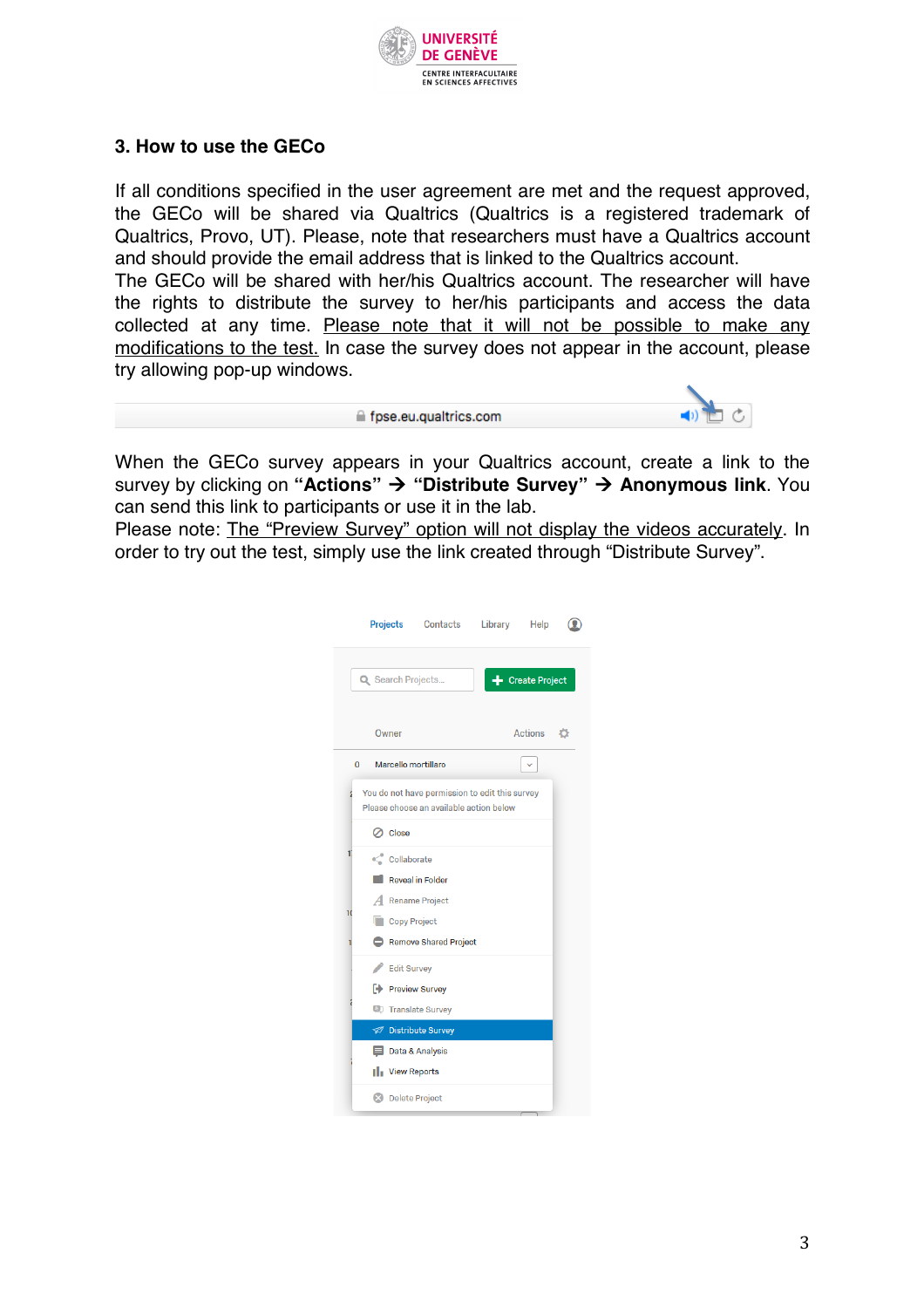

The version of the GECo that will be shared includes an **Identification field** that requires a response (any response from the respondent). It is responsibility of the researcher to provide the correct instructions to their participants on what to write in this field. If the test is completely anonymous and no ID is required, participants should be instructed to type anything.

Please enter your identification here:

Please note that the test will not include any consent form or any other field/question other then the items of the GECo. You should obtain the consent to participate in the study from your participants through a separate document, before the participants receive the link to the GECo. UNIGE does not process personal data through the GECO. It is the researcher's responsibility to ensure it complies with all applicable data protection legislation if it processes personal data through its use of the GECO.

Participants are then presented with some basic instructions and information about the test.

#### **Welcome!**

This test consists of four parts in which you will be asked to evaluate emotional situations at work and to interpret short video clips.

Please complete this test on a **laptop computer or Mac** (not on a tablet or smartphone), as the videos will not be correctly displayed otherwise.

You will need headphones or speakers.

If a video freezes, please refresh the page. If the videos do not play at all, please try a different browser and deactivate any ad-block programs or other software that might block your browser's access to external websites.

The test takes about one hour to complete. You may take short breaks between the four parts.

The questionnaire will then start with the Emotion Recognition subtest, followed by the three other subtests presented in random order.

Before each subtest participants will receive instructions and an example of the response format for that specific subtest. Once finished one subtest, participants will be automatically redirected to the next subtest until all four subtests have been completed. Participants will be informed that they completed the test and no other feedback will be displayed.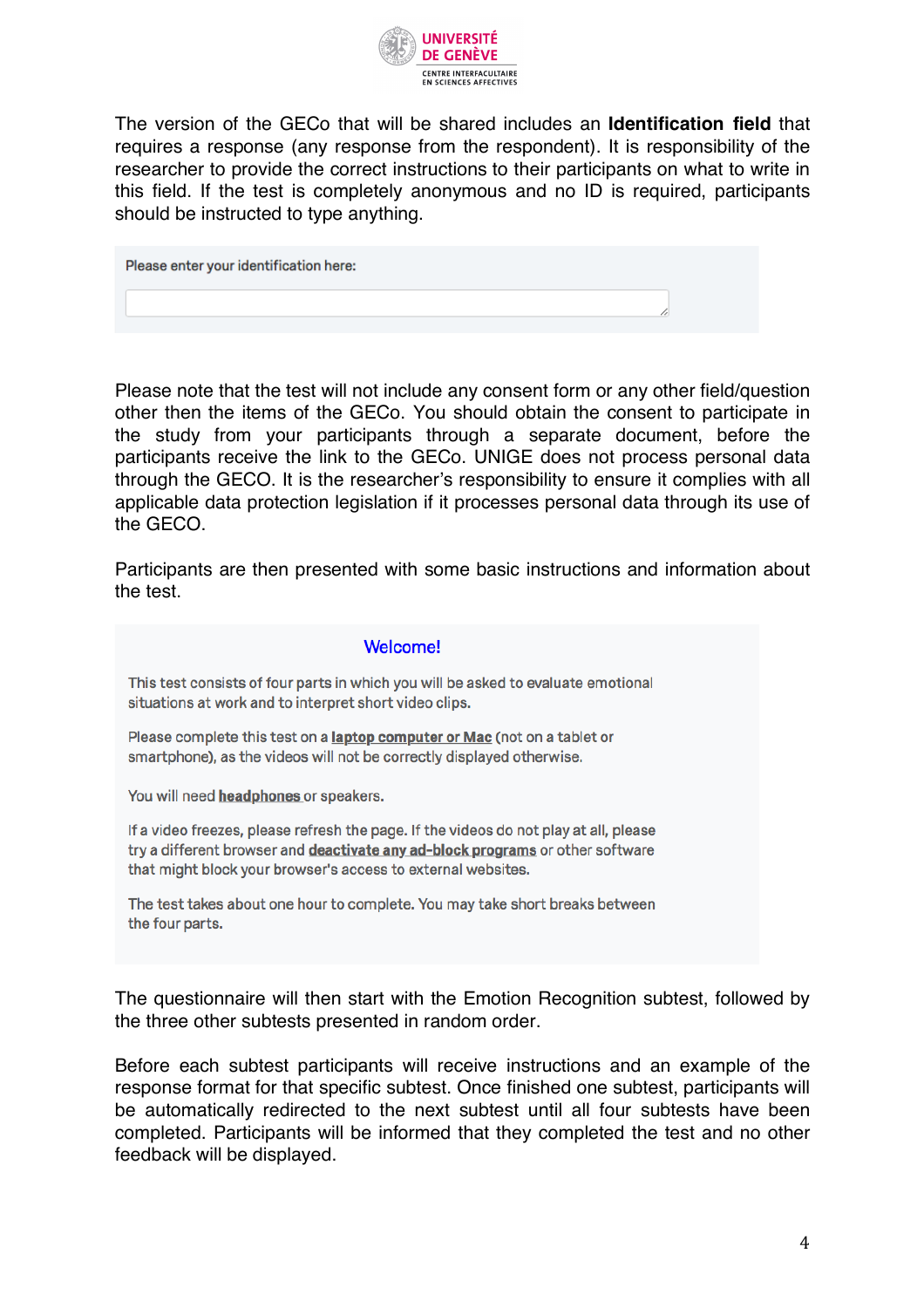

# **4. Data and scores**

At any time, the researcher can access the data that have been collected until that moment by clicking on the Data & Analysis tab on Qualtrics.

| Survey | Actions | Distributions                                                   | Data & Analysis | Reports |
|--------|---------|-----------------------------------------------------------------|-----------------|---------|
|        |         | <b>Data</b> Text <b>III</b> Cross Tabs 4 <sup>2</sup> Weighting |                 |         |

Data can be exported in different formats in the Export & Import menu:

|                                   | Responses in Progress    | Ð                      |
|-----------------------------------|--------------------------|------------------------|
| <b>L</b> Export & Import $\sim$   | $\triangle$ Edit $\vert$ | $\lambda$ Tools $\sim$ |
| <b>Export Data</b><br>Import Data | $EM_a10$                 | <b>Actions</b>         |
| Manage Previous Downloads         |                          |                        |

Once selected "Export data" the following pop-up window will appear. We suggest using the data in the CSV, TSV or SPSS format.

Data files will be organized with one row per participant and one column per variable.

The identification codes inserted by the respondents are displayed in the column "**ID**" (one of the first variables in the beginning of the datafile). The following variables representing the **scores** can be found at the very end of the variable lists in CSV, TSV or SPSS format. The scores only get calculated if a participant completed the test.

- The column "ERec mean" is the score of the participant in the Emotion recognition subtest (from 0 to 1.00)
- The column "EReg\_mean" is the score of the participant in the Emotion Regulation subtest (from 0 to 1.00)
- The column "EM mean" is the score of the participant in the Emotion Management subtest (from 0 to 1.00)
- The column "EU mean is the score of the participant in the Emotion Understanding subtest (from 0 to 1.00)
- The column "GECo\_totalScore\_mean" is the overall score of the participant (mean score of all four subtests) (from 0 to 1.00)